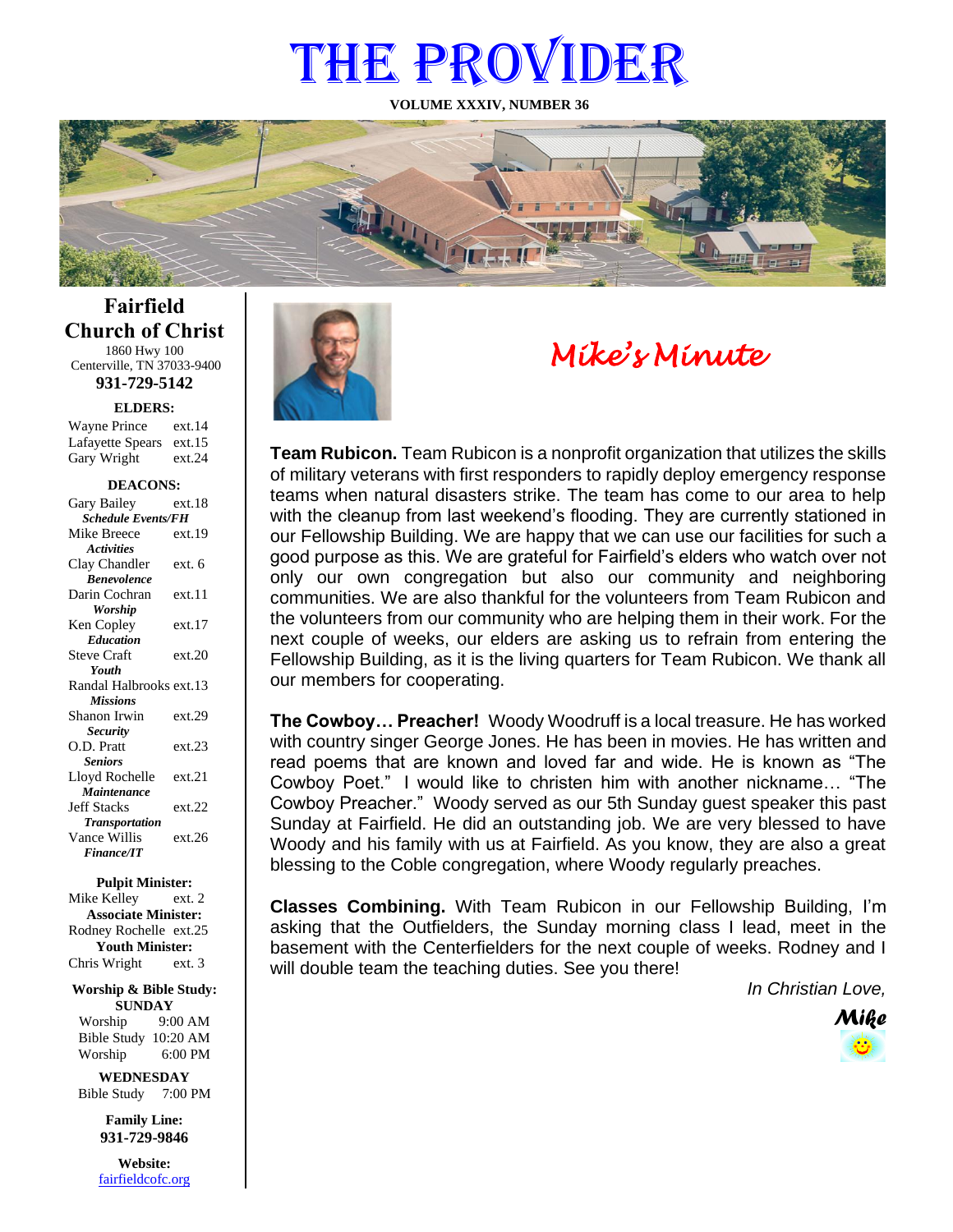

There are sheets in both foyers for you to take and update your information for our new directory. Please turn your sheets in to one of the elders or drop it in the box at the office. **The elders have asked that each family fill out a sheet please.**

September 13<sup>th</sup> at 6:00 pm in room 104. The next Ladies Craft night will be on Monday,

We will be feeding Team Rubicon on Labor Day afternoon. The church will furnish hamburgers, hot dogs and buns. Please sign up to furnish sides and have it here by 5:15 at the Pavilion on Monday to serve at 6:00. Sheets are in both foyers.

A special contribution has been given in memory of **Jenny Chandler** in honor of **Clay & Linda Chandler** and **Phillip & Diane Coates** by **Lorraine Bates**.

The men to serve sheets for September are now in both foyers.

### Paul's First Communion

In the upper room that night, Jesus "reclined at the table, and the apostles with him. And he said to them, "I have earnestly desired to eat this Passover with you before I suffer" (Luke 22:14,15). That evening Jesus broke the bread and drank the cup with his apostles, but not with all of them. One remained for Jesus to commune with.

**filem** after His resurrection, on "the road" (Acts 9:27). The apostle Paul wrote to the Corinthians and reminded them of the importance of the bread and cup and said, "For I received from the Lord which I also delivered to you" (1 Cor. 11:23). It appears that Jesus and Paul had several "face to face" meetings. The first followed by other occasions (Gal. 1:12, Acts 22:18, 2 Cor. 12:8,9).

Exactly how and when Paul received this "one on one" instruction about the Lord's supper we do not know, but what a special time of communion with Jesus that must have been. From that instruction Paul met often with the disciples to "break bread" with them (Acts 20:7), and, as in Corinth, made sure all churches understood the meaning and importance of this memorial meal. Let our communion with Jesus on the first day of the week be important to us as well, as we meet to "proclaim the Lord's death until he comes" (1 Cor. 11:26).

*Dennis Doughty*



*Members:* O.D. Pratt, June Prince, Alice Lynn (Centennial-recovering from heart surgery), Dewayne Victory, Faye Rochelle, Helen Shanes, Bob James, Kenneth Chandler, Carol Warren, Thomas Haskins, Lou Dickens, Raymond Stoltz, Paul & Noble Victory, James Coates & Jo Ann Totty.

*Friends & Family:* Donald Canady, Loretta Burke, Bobby McCoy, Jane Gilbert, Melvin Roberson, Willie Taylor, Ronald Loveless, Billie Church, Daniel Spears, Harley Parker, Ann Spencer, Thomas Brady, Donald Brady, Michael Noonan, Doris Elam, Jean Greer, David Dansby, Neil Jobe, Adam Lawson, Evan Boyd, Donna Gaspard, Roman Surra, Anthony & Rita Stacks, McKinley Moore, Jimmy Jenkins, Doug & Ruby Church, Carolyn Nash, Kathy Swinford Coleman, Grayson Gunter, Jimmy George & William Dale Nash.

#### *Life Care:* Hester Moss

*St. Thomas Hickman Nursing Home:* Barbara Beard, Naomi Bailey

#### *Olive Branch Senior Living, Dickson:* Martha Page

**SPECIAL PRAYERS:** Let's continue to remember the flood victims who lost their homes and the churches that were flooded recently. Also, several have come forward the past few weeks asking for prayers.



**Sept 6** - Middle/High School Devo, 6:30-8:30 @ the FH **Sept 12** - Puppet Show, during evening service. **Sept 19** - 3<sup>rd</sup>-5<sup>th</sup> grade Devo, during evening service @ FH **Sept 21** - Middle/High School Devo, 6:30-8:30 @ the FH

**ATTENTION YOUTH:** Celebration is November 5 - 7 this year. This youth rally is in Gilbertsville, KY and is for the middle school and high school youth. The cost is \$70 each. There is a sign up sheet in the Field House or see Teresa Craft. Deadline to sign up is Sunday, September 19<sup>th</sup>.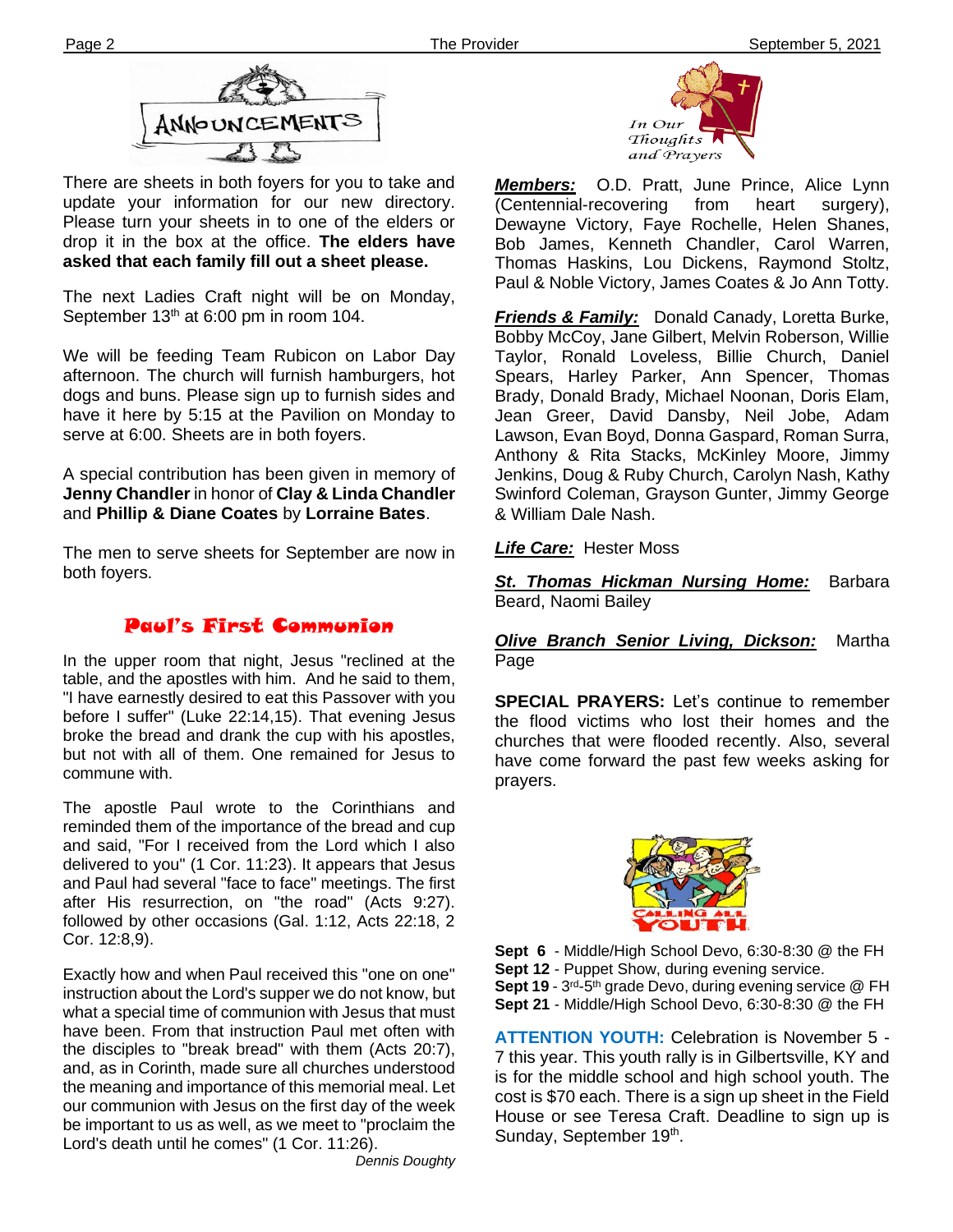

#### **Center Fielders News** "Examining Myself"

 The most important examination I need to make is an examination of myself. But actually, God should do the examining. David said in Psalm 139:23, "Search me O God and know my heart, test me and know my thoughts." Letting God search me in this way is a very humbling experience, and should bring repentance and improvement in each individual.

 The life of ministry is sometimes overwhelming and sometimes it is very easy to focus away from myself when seeking self-improvement. Thoughts like, "If only he or she would change their ways, I would be happier," is sometimes a natural mindset. I need to consider how others see me so I can improve the person that is most important to improve, which is myself. What mentality do I display to others? Is it to seek first my own needs and wants, or is it to help others? Do I have a nature of the "Good Samaritan, "or is my focus all on myself?

 Jesus bought the church with His own precious body and blood. The church does not belong to the elders, the deacons, the ministers, or the congregation. It belongs to Christ and we all have a role to play. Jesus left us all an example to follow, and when we search our hearts, it helps us to better follow that example. I do realize that it is our duty as Christians to pray for those whose faults we think are obvious, but we need to remember that we have some obvious faults as well. We need the "spirit of meekness" when we view other people's faults. Then and only then, can one begin to improve themselves. I have examined myself, and I challenge us all to do the same.

*Obey God and watch Him work,*

#### *Rodney*



#### MEN TO SERVE September 5

 **SUNDAY MORNING:**

**Song Leader:** Darin Cochran  **Opening Prayer:** Mike Breece **Scripture Reading:** Keith Harvill  **Scripture: Hebrews 12:1-3 Preside Lord's Supper:** Roy McCoy  **Alternates:** Willie Powers, Adam Jude  **Announcements:** Rodney Rochelle  **Closing Prayer:** Jerrie W Barber **Van Driver:** Gary Basford 931-628-0355

#### **SUNDAY EVENING:**

**Announcements:** Randal Halbrooks **Scripture Reading:** Jeff Stacks  **Scripture: 2 Chronicles 7:14 Song Leader:** Jeff Rose **Opening Prayer:** Lafayette Spears **Lord's Supper:** Chris Wright, Boyce Cannon **Closing Prayer:** James Swaw **Van Driver:** Gary Basford 931-628-0355

#### **WEDNESDAY NIGHT:**

**Announcements:** Gary Wright **Song Leader:** Gary Basford **Opening Prayer:** Randal Halbrooks **Invitation:** Mike Kelley  **Van Driver:** Gary Basford 931-628-0355

> 1 Therefore, since we are surrounded by such a great cloud of witnesses, let us throw off everything that hinders and the sin that so easily entangles. And let us run with perseverance the race marked out for us, 2 fixing our eyes on Jesus, the pioneer and perfecter of faith. For the joy set before him he endured the cross, scorning its shame, and sat down at the right hand of the throne of God. 3 Consider him who endured such opposition from sinners, so that you will not grow weary and lose heart.

> > Hebrews 12:1-3

## FOR THE RECORD

 **WEEK OF August 29, 2021 MORNING WORSHIP 146 CONTRIBUTION: \$10678 2021 WEEKLY BUDGET \$4167**